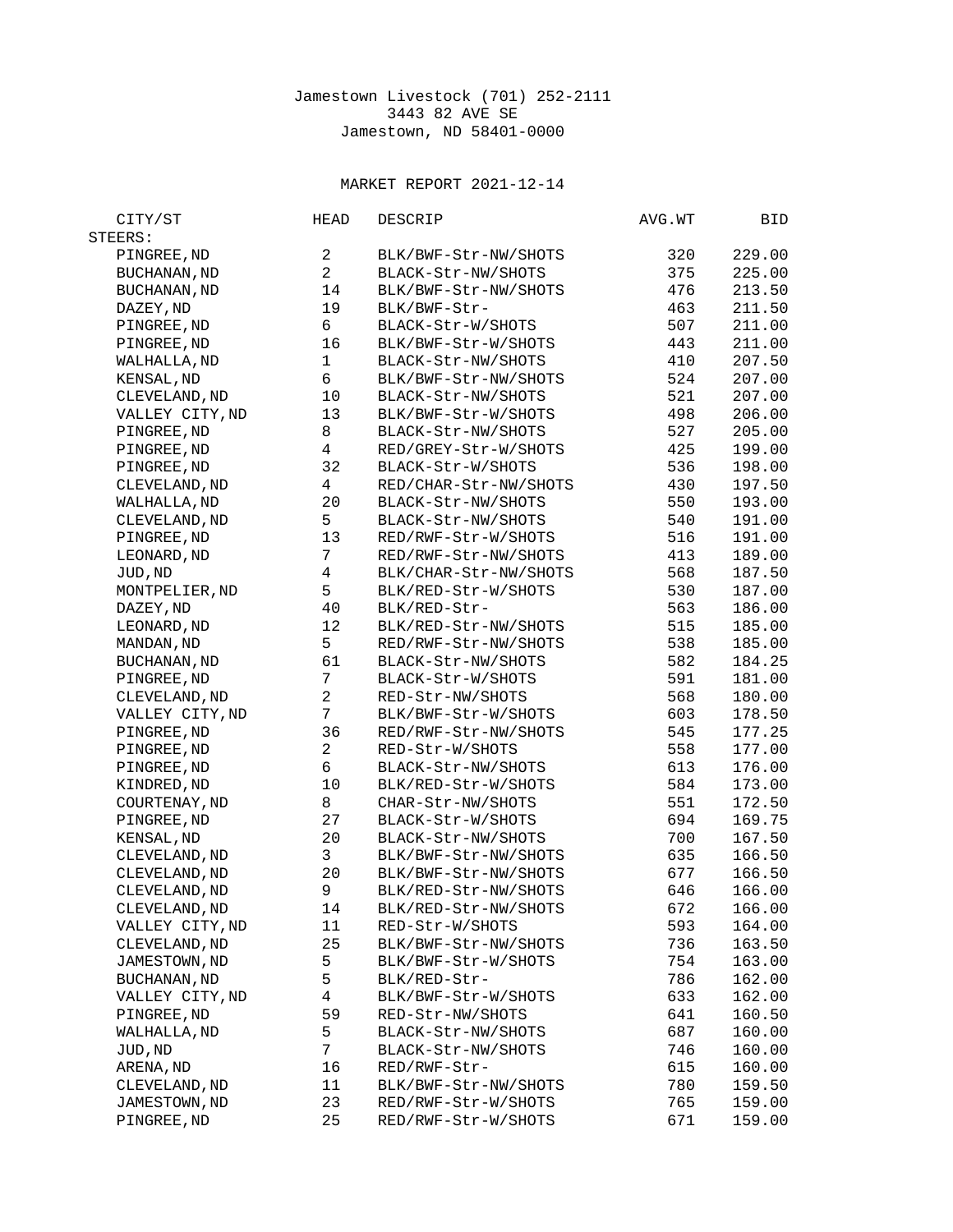| ARENA, ND                 | 16             | BLACK-Str-            | 649 | 159.00 |
|---------------------------|----------------|-----------------------|-----|--------|
| JUD, ND                   | 15             | BLK/CHAR-Str-NW/SHOTS | 685 | 158.00 |
| JAMESTOWN, ND             | 4              | RED/RWF-Str-W/SHOTS   | 628 | 158.00 |
| VALLEY CITY, ND           | 16             | RED-Str-W/SHOTS       | 722 | 157.50 |
| JAMESTOWN, ND             | 17             | RED-Str-W/SHOTS       | 721 | 157.50 |
| MONTPELIER, ND            | 11             | BLK/RED-Str-W/SHOTS   | 647 | 157.00 |
| JAMESTOWN, ND             | $\overline{7}$ | BLK/BWF-Str-W/SHOTS   | 660 | 156.00 |
| STEELE, ND                | 5              | BLK/RED-Str-          | 607 | 155.00 |
| ROGERS, ND                | $\overline{c}$ | BLACK-Str-W/SHOTS     | 693 | 153.00 |
| SHELDON, ND               | 4              | BLK/RED-Str-          | 678 | 153.00 |
| CLEVELAND, ND             | 4              | BLACK-Str-NW/SHOTS    | 831 | 150.00 |
| ROBINSON, ND              | $\overline{2}$ | BLK/RED-Str-          | 983 | 149.00 |
| CLEVELAND, ND             | 6              | RED/CHAR-Str-NW/SHOTS | 704 | 148.00 |
| CLEVELAND, ND             | 6              | RED/CHAR-Str-NW/SHOTS | 697 | 148.00 |
| ARENA, ND                 | 31             | RED/RWF-Str-          | 681 | 145.00 |
| STEELE, ND                | 5              | BLK/RED-Str-          | 927 | 142.00 |
| CLEVELAND, ND             | 4              | RED/RWF-Str-NW/SHOTS  | 813 | 142.00 |
|                           | 3              |                       |     | 141.00 |
| CLEVELAND, ND             |                | BLK/RED-Str-          | 948 |        |
| HEIFERS:                  |                |                       |     |        |
| PINGREE, ND               | 15             | BLACK-Hfr-W/SHOTS     | 420 | 180.50 |
| PINGREE, ND               | 30             | BLK/BWF-Hfr-W/SHOTS   | 492 | 179.00 |
| <b>BUCHANAN, ND</b>       | 21             | BLK/BWF-Hfr-NW/SHOTS  | 478 | 177.25 |
| <b>BUCHANAN, ND</b>       | 5              | BLACK-Hfr-NW/SHOTS    | 381 | 175.00 |
| PINGREE, ND               | $\overline{4}$ | RED-Hfr-W/SHOTS       | 505 | 173.00 |
| CLEVELAND, ND             | 8              | BLACK-Hfr-NW/SHOTS    | 509 | 172.00 |
| WALHALLA, ND              | $\overline{7}$ | BLACK-Hfr-NW/SHOTS    | 451 | 169.50 |
| COURTENAY, ND             | 4              | CHAR-Hfr-NW/SHOTS     | 505 | 167.00 |
| KENSAL, ND                | 4              | BLACK-Hfr-NW/SHOTS    | 515 | 167.00 |
| MONTPELIER, ND            | 6              | RED/CHAR-Hfr-W/SHOTS  | 508 | 166.00 |
| DAZEY, ND                 | 26             | BLK/RED-Hfr-          | 511 | 165.50 |
| DAZEY, ND                 | 14             | BLK/RED-Hfr-          | 418 | 165.00 |
| LEONARD, ND               | 21             | BLK/RED-Hfr-W/SHOTS   | 547 | 164.00 |
| PINGREE, ND               | 13             | BLACK-Hfr-W/SHOTS     | 551 | 164.00 |
|                           | 9              |                       |     | 163.00 |
| KENSAL, ND<br>PINGREE, ND | 37             | BLACK-Hfr-NW/SHOTS    | 604 |        |
|                           |                | RED-Hfr-NW/SHOTS      | 523 | 162.00 |
| ARENA, ND                 | 3              | BLACK-Hfr-            | 512 | 162.00 |
| ARENA, ND                 | 5              | RED-Hfr-              | 471 | 161.00 |
| GACKLE, ND                | 5              | CHAR-Hfr-             | 496 | 161.00 |
| PINGREE, ND               | 19             | RED-Hfr-NW/SHOTS      | 596 | 160.00 |
| JAMESTOWN, ND             | 9              | RED/RWF-Hfr-W/SHOTS   | 558 | 160.00 |
| DAZEY, ND                 | 13             | BLK/RED-Hfr-          | 567 | 160.00 |
| <b>BUCHANAN, ND</b>       | 32             | BLK/RED-Hfr-NW/SHOTS  | 586 | 159.00 |
| LEONARD, ND               | $\overline{7}$ | RED-Hfr-NW/SHOTS      | 519 | 159.00 |
| PINGREE, ND               | 35             | RED/RWF-Hfr-W/SHOTS   | 604 | 158.00 |
| PINGREE, ND               | $\overline{a}$ | RED-Hfr-W/SHOTS       | 538 | 157.00 |
| PINGREE, ND               | 17             | BLACK-Hfr-W/SHOTS     | 624 | 157.00 |
| CLEVELAND, ND             | 11             | BLACK-Hfr-NW/SHOTS    | 622 | 156.00 |
| WALHALLA, ND              | 16             | BLK/CHAR-Hfr-NW/SHOTS | 572 | 155.00 |
| SHELDON, ND               | 1              | BLACK-Hfr-            | 595 | 154.00 |
| PINGREE, ND               | $\overline{7}$ | BLACK-Hfr-NW/SHOTS    | 593 | 153.00 |
| MONTPELIER, ND            | 7              | RED-Hfr-W/SHOTS       | 576 | 152.00 |
| LEONARD, ND               | 6              | BLK/BWF-Hfr-          | 512 | 151.00 |
| CLEVELAND, ND             | 9              | BLACK-Hfr-NW/SHOTS    | 669 | 151.00 |
| LEONARD, ND               | 6              | RED-Hfr-NW/SHOTS      | 439 | 150.00 |
| BOWDON, ND                | 4              | BLACK-Hfr-            | 561 | 149.00 |
| JAMESTOWN, ND             | 4              | RED-Hfr-W/SHOTS       | 663 | 147.00 |
| JAMESTOWN, ND             | 6              | RED-Hfr-W/SHOTS       | 663 | 147.00 |
| STREETER, ND              | $\overline{2}$ | BLACK-Hfr-            | 828 | 147.00 |
|                           |                |                       |     |        |